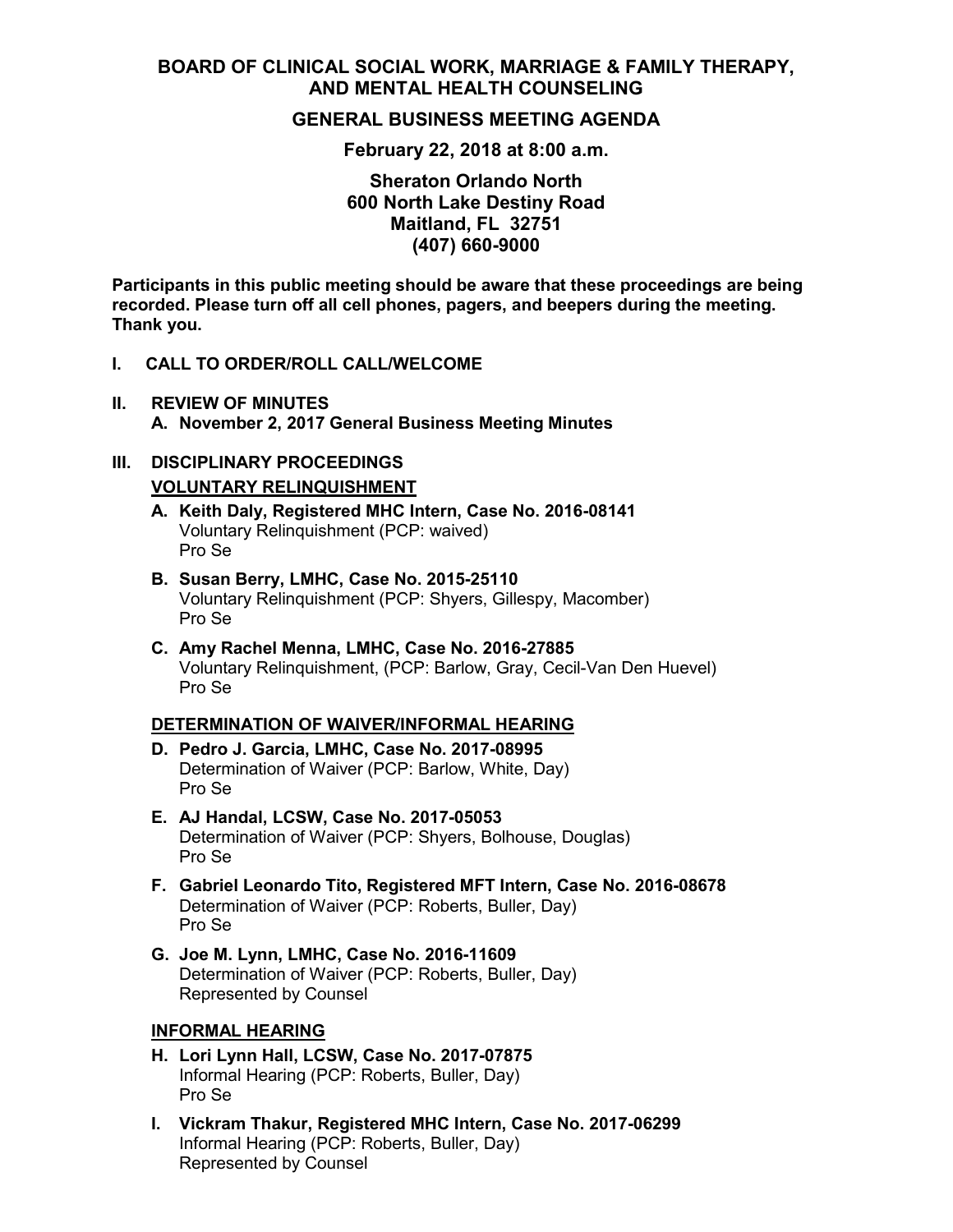- **J. Stephanie Lynn Fleming, LMHC, Case No. 2017-03469** Informal Hearing (PCP: Otis, Buller, Day) Pro Se
- **K. Maria Cintia Ribar, Registered CSW Intern, Case No. 2017-13366** Informal Hearing (PCP: Shyers, Gillespy, Macomber) Represented by Counsel
- **IV. PROSECUTION REPORT A. Elana Jones, Assistant General Counsel**

## **V. LICENSURE PROCEEDINGS**

**A. Nonprofits First, Continuing Education Provider Applicant** Request for Reconsideration

# **VI. APPEARANCES**

- **A. Carol French, CSW Applicant for Licensure by Examination,** Review of Alternative Verification of Supervised Experience [Rule 64B4-3.0015, F.A.C.]
- **B. Jason Wynn, Registered MHC Intern Applicant**
- **C. Gretchen Raring, CSW Applicant for Licensure by Endorsement**
- **D. Ronda Bostick, Registered MHC Intern Applicant**
- **E. Brittney McKinney, Registered MHC Intern Applicant**
- **F. Davia Knight, Registered MHC Intern Applicant**
- **G. Mark Robertson, Registered MHC Intern Applicant**
- **H. Christine Fancher, Registered MHC Intern Applicant**
- **I. Sinikiwe Chiwara, Registered CSW Intern Applicant**
- **J. Adam Taveras, MFT Applicant for Licensure by Examination**

## **VII. REVIEW OF APPLICATIONS**

## **VIII. RULES DISCUSSION**

- **A. Department of Health's Standardized Application**
- **B. 64B4-3.001 Application for Licensure for Clinical Social Work, Marriage and Family Therapy and Mental Health Counseling Applicants**
- **C. 64B4-3.0075 Provisional Licensure**
- **D. 64B4-3.0085 Intern Registration**
- **E. 64B4-3.009 Limited Licenses**
- **F. 64B4-3.010 Marriage and Family Therapy Dual Licensure**
- **G. 64B4-4.002 Application, Examination and Initial Active Status License Fee for Licensure by Examination**
- **H. 64B4-4.005 Biennial Licensure Fee**
- **I. 64B4-4.013 Initial Licensure Fee**

# **IX. MISCELLANEOUS**

- **A. Carole Pasahow, CSW Applicant for Licensure by Endorsement Exam Equivalence Determination**
- **B. Aliyyah Nailing-Yamini, Registered Mental Health Counselor Intern Review of Alternative Verification of Supervised Experience**
- **C. Tena Smith, Registered Mental Health Counselor Intern Review of Alternative Verification of Supervised Experience**
- **D. Sylvia Delgado, CSW Applicant for Licensure by Examination Review of Alternative Verification of Supervised Experience**